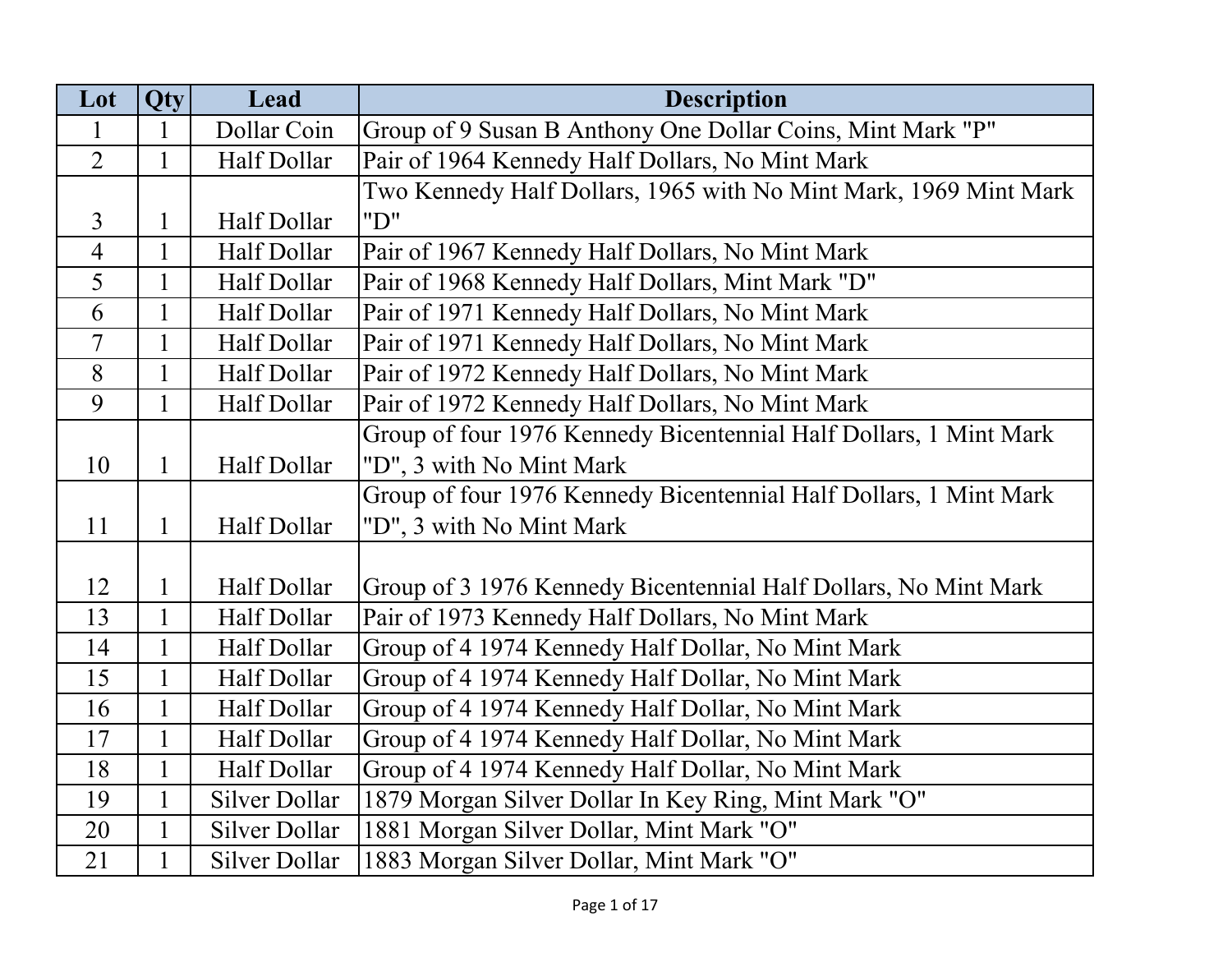| Lot | <b>Qty</b>   | Lead              | <b>Description</b>                                               |
|-----|--------------|-------------------|------------------------------------------------------------------|
| 22  |              | Silver Dollar     | 1889 Morgan Silver Dollar, No Mint Mark                          |
| 23  | 1            | Silver Dollar     | 1921 Morgan Silver Dollar, No Mint Mark                          |
| 24  | $\mathbf{1}$ | Dollar Coin       | 1922 Peace Dollar, No Mint Mark                                  |
| 25  |              | Dollar Coin       | 1922 Peace Dollar, No Mint Mark                                  |
| 26  | $\mathbf{1}$ | Dollar Coin       | 1971 Eisenhower Dollar, No Mint Mark                             |
| 27  | $\mathbf{1}$ | Dollar Coin       | 1971 Eisenhower Dollar, No Mint Mark                             |
| 28  | $\mathbf{1}$ | Dollar Coin       | 1971 Eisenhower Dollar, No Mint Mark                             |
| 29  | $\mathbf{1}$ | Dollar Coin       | 1971 Eisenhower Dollar, No Mint Mark                             |
| 30  | $\mathbf{1}$ | Dollar Coin       | 1974 Eisenhower Dollar, No Mint Mark                             |
|     |              |                   | 1935 \$1 Silver Certificate, Brown Note, Hawaii World War II     |
| 31  | 1            | <b>Brown Note</b> | <b>Emergency Note</b>                                            |
| 32  | $\mathbf{1}$ | Two Dollar        | 1928 Red Seal \$2 Bill                                           |
| 33  | $\mathbf{1}$ | Two Dollar        | Group of $3$ 1976 \$2 Bills                                      |
|     |              |                   | Group of Assorted Coins including 1976 US Quarter, 1964 Canada 5 |
| 34  | $\mathbf{1}$ |                   | Assorted Coins   Cent, 1978 Italian L.100                        |
|     |              | <b>NASCAR</b>     |                                                                  |
| 35  | $\mathbf{1}$ | Program           | Official Program From 27th Annual Indianapolis 500, May 30, 1939 |
|     |              | <b>NASCAR</b>     |                                                                  |
| 36  | $\mathbf{1}$ | Program           | Official Program From 28th Annual Indianapolis 500, May 30, 1940 |
|     |              | <b>NASCAR</b>     |                                                                  |
| 37  | $\mathbf{1}$ | Program           | Official Program From 29th Annual Indianapolis 500, May 30, 1941 |
|     |              | <b>NASCAR</b>     |                                                                  |
| 38  | $\mathbf{1}$ | Program           | Official Program From 30th Annual Indianapolis 500, May 30, 1946 |
|     |              | <b>NASCAR</b>     |                                                                  |
| 39  | $\mathbf{1}$ | Program           | Official Program From 31st Annual Indianapolis 500, May 30, 1947 |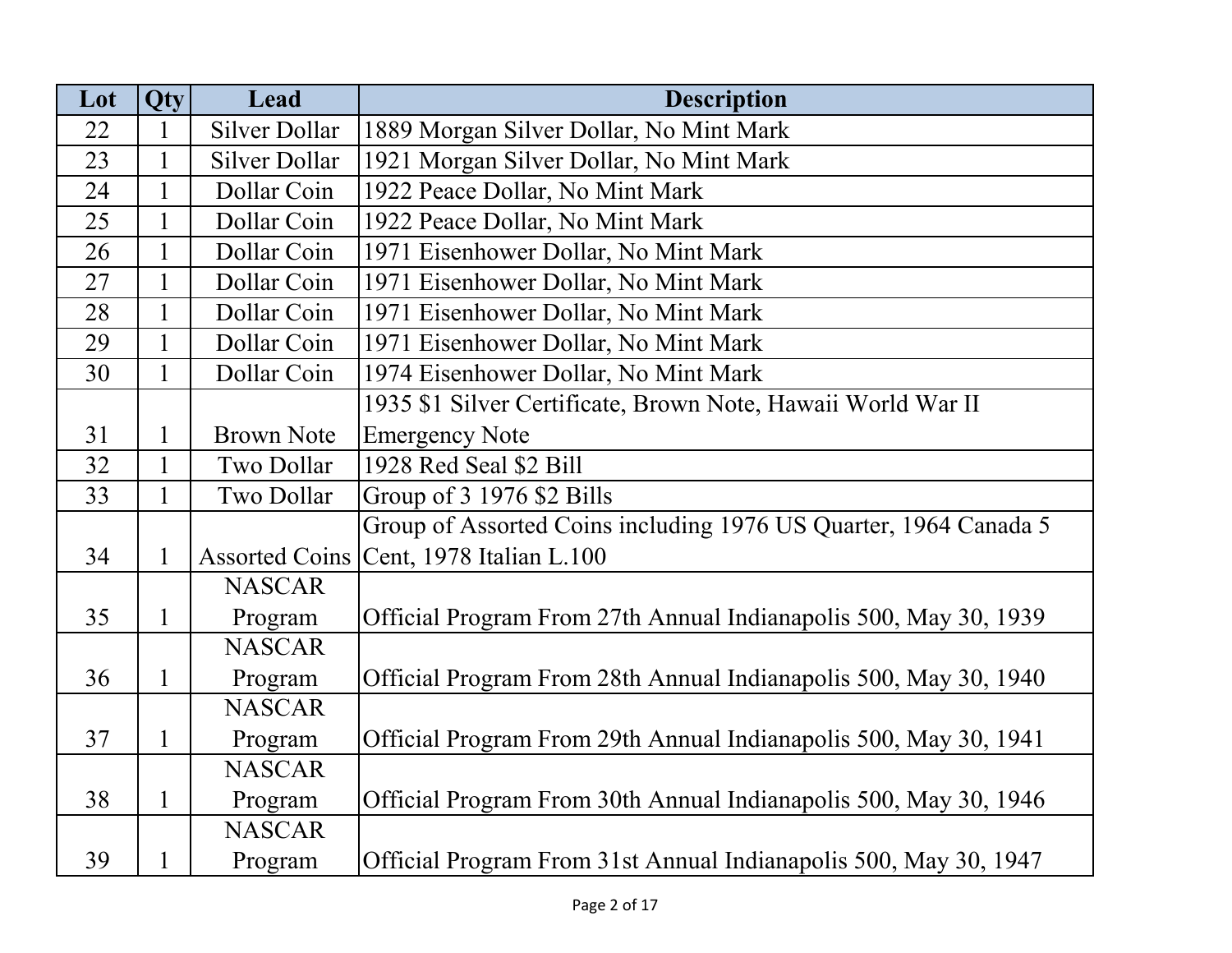| Lot | Qty          | Lead          | <b>Description</b>                                                 |
|-----|--------------|---------------|--------------------------------------------------------------------|
|     |              | <b>NASCAR</b> |                                                                    |
| 40  | $\mathbf{1}$ | Program       | Official Program From 37th Annual Indianapolis 500, May 30, 1953   |
|     |              | <b>NASCAR</b> |                                                                    |
| 41  | 1            | Program       | Official Program From 44th Annual Indianapolis 500, May 30, 1960   |
| 42  | $\mathbf{1}$ | Coins         | 9- 1940s Mercury Dimes (2 mint marked "D", 7 no mint marks)        |
|     |              |               | One roll Roosevelt Dimes, remaining no mint mark, approx. 16 mint  |
| 43  | $\mathbf{1}$ | Coins         | mark "D"                                                           |
| 44  | $\mathbf{1}$ | Coins         | One Roll 1940, 1950, Lincoln Cent wheat ears                       |
| 45  | $\mathbf{1}$ | Coins         | One Roll 1940, 1950, Lincoln Cent wheat ears                       |
| 46  | $\mathbf{1}$ | Coins         | One Roll 1940, 1950, Lincoln Cent wheat ears                       |
| 47  | $\mathbf{1}$ | Coins         | One Roll 1940, 1950, Lincoln Cent wheat ears                       |
| 48  | $\mathbf{1}$ | Coins         | One Roll 1940, 1950, Lincoln Cent wheat ears                       |
| 49  | $\mathbf{1}$ | Coins         | One Roll 1940, 1950, Lincoln Cent wheat ears                       |
| 50  | $\mathbf{1}$ | Coins         | One Roll 1940, 1950, Lincoln Cent wheat ears                       |
| 51  | $\mathbf{1}$ | Coins         | One Roll 1940, 1950, Lincoln Cent wheat ears                       |
| 52  | $\mathbf{1}$ | Coins         | One Roll Lincoln Cents - wheat ears                                |
| 53  | $\mathbf{1}$ | Coins         | Partial roll of approx. 45 Lincoln cents 1940s & 1950s -wheat ears |
| 54  | $\mathbf{1}$ | Coins         | 1967 Kennedy 1/2 dollars (4)                                       |
| 55  | $\mathbf{1}$ | Coins         | 1966 Kennedy 1/2 dollars (4)                                       |
| 56  | $\mathbf{1}$ | Coins         | 1965(2), 1966(2) Kennedy 1/2 dollars                               |
| 57  | $\mathbf{1}$ | Coins         | 1967 Kennedy 1/2 dollars (4)                                       |
| 58  | $\mathbf{1}$ | Coins         | 1967 Kennedy 1/2 dollars (4) "No Mint Mark"                        |
| 59  | $\mathbf{1}$ | Coins         | 1968 Kennedy 1/2 dollars (4) Mint Mark "D"                         |
| 60  | $\mathbf{1}$ | Coins         | 1968 Kennedy 1/2 dollars (4)<br>Mint Mark "D"                      |
| 61  | $\mathbf{1}$ | Coins         | 1968 Kennedy 1/2 dollars (4)<br>Mint Mark "D"                      |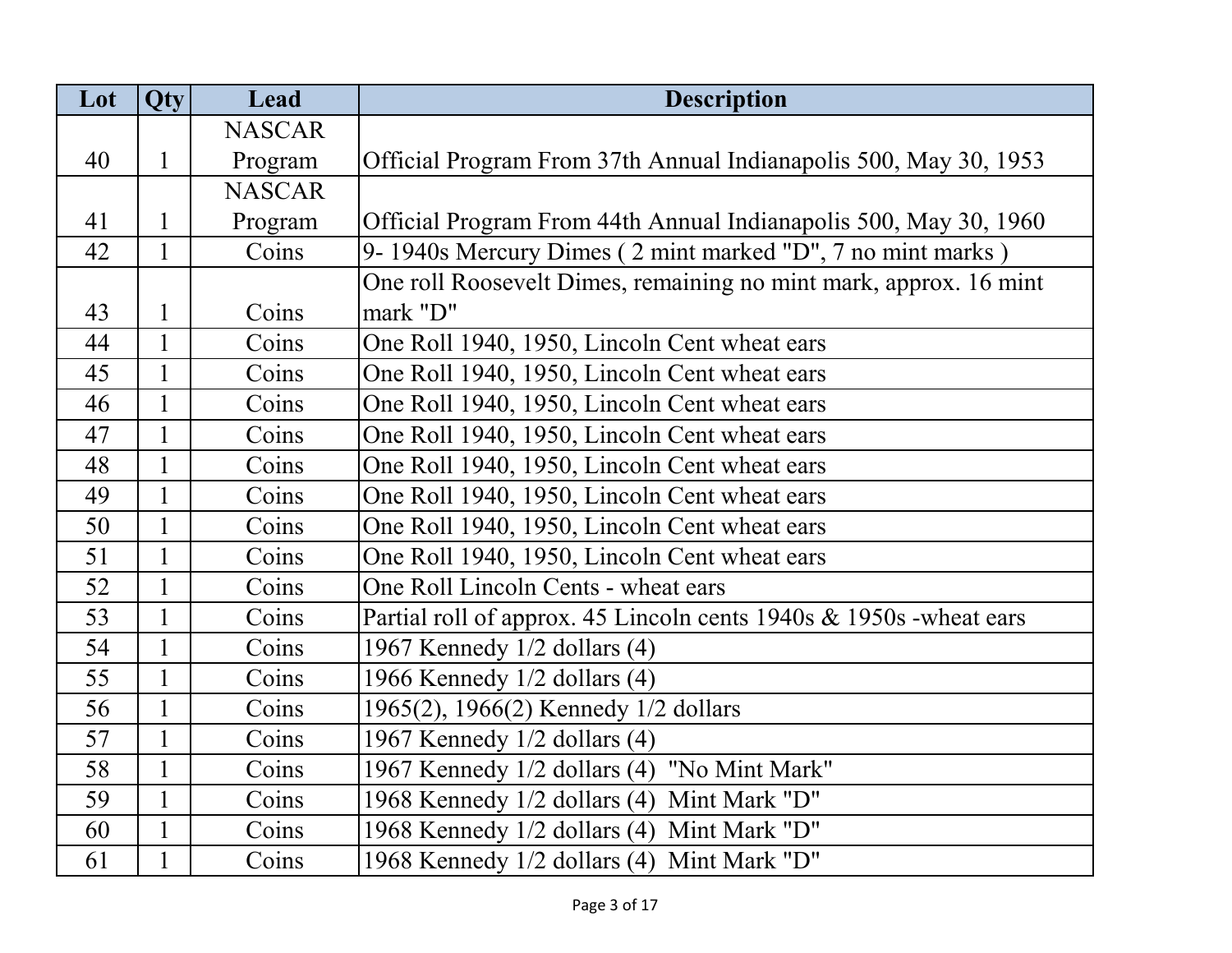| Lot | Qty          | Lead         | <b>Description</b>                                                  |
|-----|--------------|--------------|---------------------------------------------------------------------|
|     |              |              | 1971 "no mint mark", 1983 mint mark "P", 1973 mint mark "D", 1976   |
| 62  | 1            | Coins        | "no mint mark" Kennedy 1/2 Dollars (4)                              |
|     |              |              | (2)-1967 no mint mark, (1)-1968 mint mark "D" Kennedy $1/2$ Dollars |
| 63  | 1            | Coins        | (3)                                                                 |
| 64  | $\mathbf{1}$ | Coins        | (3) 1969 mint mark D Kennedy 1/2 Dollars                            |
| 65  | $\mathbf{1}$ | Coins        | (4) 1968 mint mark D Kennedy 1/2 Dollars                            |
|     |              |              | (4) 1979 3- mint mark "P" 1- mint mark "D" Susan B Anthony Dollar   |
| 66  | 1            | Coins        | coins                                                               |
|     |              |              | (5) 2000 4- mint marked "P" 1- mint marked "D" Sacagawea Dollar     |
| 67  | 1            | Coins        | coins                                                               |
| 68  | 1            | Coins        | 1-2005, 1-1937 & 6 unknown Buffalo nickels                          |
| 69  | $\mathbf{1}$ | Coins        | Nickels from 40's, 50's, 70's & 2000 1- roll plus                   |
| 70  | 1            | Coins        | 1988 Launch of space shuttle discovery 5 dollar coin                |
| 71  | $\mathbf{1}$ | Coins        | Coin history of the US Presidents - brass coins                     |
| 72  | 1            | Coins        | 1- Large group of foreign coins                                     |
| 73  |              | <b>Bills</b> | Foreign paper money                                                 |
| 74  | $\mathbf{1}$ | <b>Bills</b> | 2-2 dollar bill red notes - (1963)                                  |
| 75  | $\mathbf{1}$ | <b>Bills</b> | 1- Dollar bill silver certificate (1957)                            |
| 76  | $\mathbf{1}$ | <b>Bills</b> | 3-2 dollar bills (1976) w/ bicentennial stamps                      |
| 77  | $\mathbf{1}$ | <b>Bills</b> | 5-2 dollar bills (1976)                                             |
| 78  | $\mathbf{1}$ | <b>Bills</b> | 1-10 cents $&$ 1-25 cents military payment certificates             |
| 79  | $\mathbf{1}$ | Coins        | 1- group of misc. odd coins                                         |
| 80  | 1            | Bag          | Coca Cola "Dunn, NC" change bag                                     |
|     |              |              | Springfield XD-45, 45 Cal, SN#XD724707 with box and paperwork,      |
| 101 | 1            | Firearms     | holster, magazine holster and two 13 round magazines                |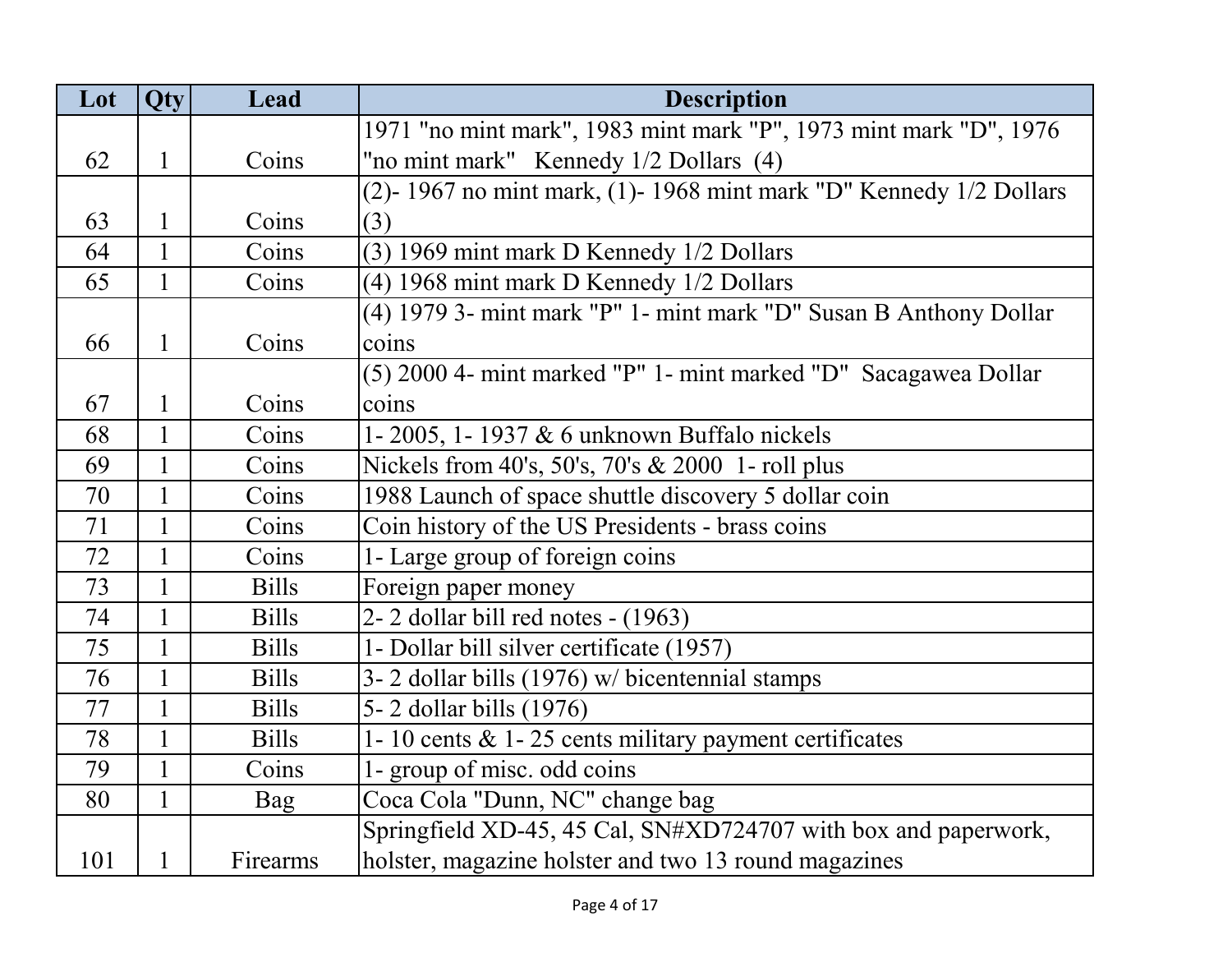| Lot | Qty          | Lead     | <b>Description</b>                                                 |
|-----|--------------|----------|--------------------------------------------------------------------|
|     |              |          | Ruger SR45, 45 Cal, SN#380-08055, box and paperwork, two           |
| 102 | 1            | Firearms | magazines                                                          |
| 103 | 1            | Firearms | Taurus 425 Tracker, .41 mag, SN#YC289787, box and paperwork        |
|     |              |          |                                                                    |
|     |              |          | Springfield XDS-45, 45 cal, SN# S3119130, with paddle and magazine |
| 104 | 1            | Firearms | holster, two 5 round magazines, box and paperwork included         |
|     |              |          | Springfield XD-9, 9 mm, SN#XD927923, one 16 round magazine,        |
| 105 | 1            | Firearms | holster and magazine holster, box and paperwork                    |
|     |              |          | Beretta U22 Neos 4.5 Pistol, 22 Cal, SN# T08120, box and paperwork |
| 106 | 1            | Firearms | included, one magazine                                             |
|     |              |          |                                                                    |
|     |              |          | Intratec TEC-DC9 Pistol, 9 mm, SN#D068022, scratches blemishes and |
| 107 | 1            | Firearms | rust inside chamber and on bolt, one magazine, box included, USED  |
|     |              |          | Intratec TEC-DC9 Pistol, 9 mm, SN#D078592, scratches blemishes     |
| 108 | 1            | Firearms | firing pin worn, box included, one magazine USED                   |
|     |              |          | Intratec TEC-DC9 Pistol, 9 mm, SN#D064359, USED scratches          |
| 109 | 1            | Firearms | blemishes, rust, one magazine, box included                        |
|     |              |          | Intratec TEC-DC9 Pistol, 9 mm, SN#D068021, USED, scratches         |
| 110 | 1            | Firearms | blemishes and rust, one magazine, box included                     |
|     |              |          | Intratec TEC-DC9 Pistol, 9 mm, SN#D078594, USED, scratches         |
| 111 | $\mathbf{1}$ | Firearms | blemishes and rust, one magazine, box included                     |
|     |              |          | Universal Firearms M1 Carbine, 30 Cal, SN#154152 Separate Bolt     |
|     |              |          | System SN#3659862 with 4x32 Universal Scope, USED blemishes, rust, |
| 112 |              | Firearms | soft case and one magazine                                         |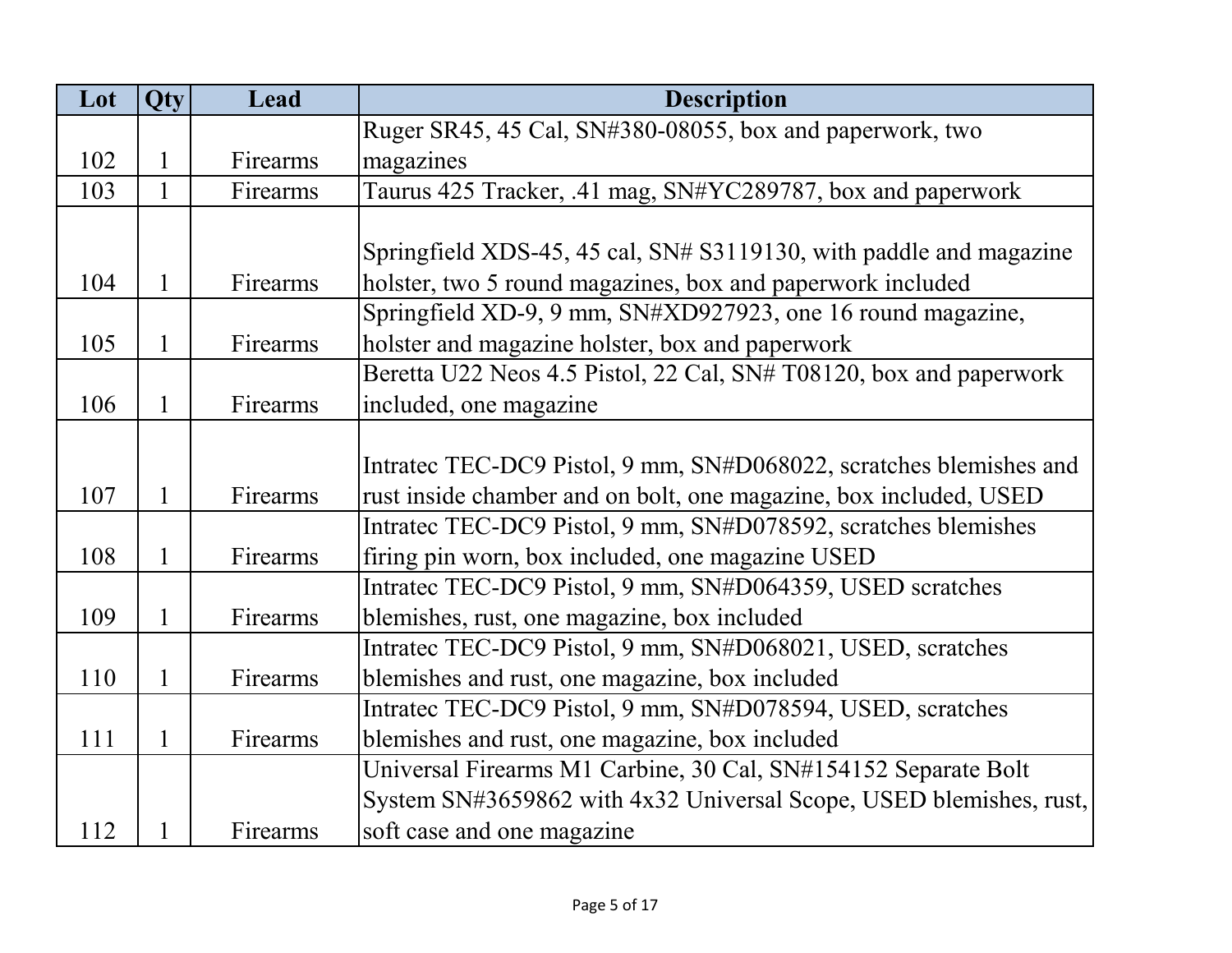| Lot | Qty          | Lead     | <b>Description</b>                                                |
|-----|--------------|----------|-------------------------------------------------------------------|
|     |              |          | Remington 11-87 Sportsman Shotgun, SN#RS24201M, 20 GA, 26"        |
| 113 | 1            | Firearms | Barrel, appears to be new in box                                  |
|     |              |          | FIE Corp Luigi Franchi SPA Brescia Auto, 12 GA, SN# U0127M,       |
| 114 | 1            | Firearms | Vented Rib, Blemishes on stock, 31" Barrel                        |
|     |              |          | Unknown brand and caliber, Rust on the Barrel, Leupold Scope Vx-3 |
| 115 | 1            | Firearms | $6.5 - 220 \times 40$ mm                                          |
|     |              |          |                                                                   |
|     |              |          | Browning A Bolt Action Rifle, 270 Winchester Mag, SN#12522PV717   |
| 116 | 1            | Firearms | with Redfield 2x7 Variable Scope, Surface Rust on Barrel          |
|     |              |          |                                                                   |
|     |              |          | Browning X Bolt Bolt Action Rifle, 30-06 Springfield Cal,         |
| 117 | 1            | Firearms | SN#27013YZ354 with Leupold VX-3 4.5x14x40 Scope, Leather Sling,   |
|     |              |          | Marlin Firearms Co. Model .336 Lever Action Rifle, 30-30 Cal.,    |
|     |              |          | SN#72085721 with Tasco Scope 4x32, Leather Sling, Rust on Trigger |
| 118 | 1            | Firearms | Guard ** Action stuck shut, Unknown problem.                      |
|     |              |          | Winchester Model 70, Bolt Action, 22-250 Cal, SN#884038 with      |
| 119 | 1            | Firearms | Redfield 3x9 Variable Scope, Leather Sling, Rust on Barrel        |
|     |              |          | Ithica Gun Co M-49 Lever Action, 22 LR, SN#490324427, USED,       |
| 120 | 1            | Firearms | small ding and blemish                                            |
|     |              |          | Norinco KSI SKS Type 56, 7.62x39 Cal, Bolt and Stock SN#10462,    |
| 121 | $\mathbf{1}$ | Firearms | Receiver SN# 1810462,                                             |
|     |              |          |                                                                   |
| 122 | 1            | Firearms | Mossberg 500A Pump Action Pistol Grip, 12 GA, SN#R937285, Sling   |
| 123 |              | Firearms | Savage Arms Mark 1, 22 SL and LR, SN#1053759, Rust on Bolt        |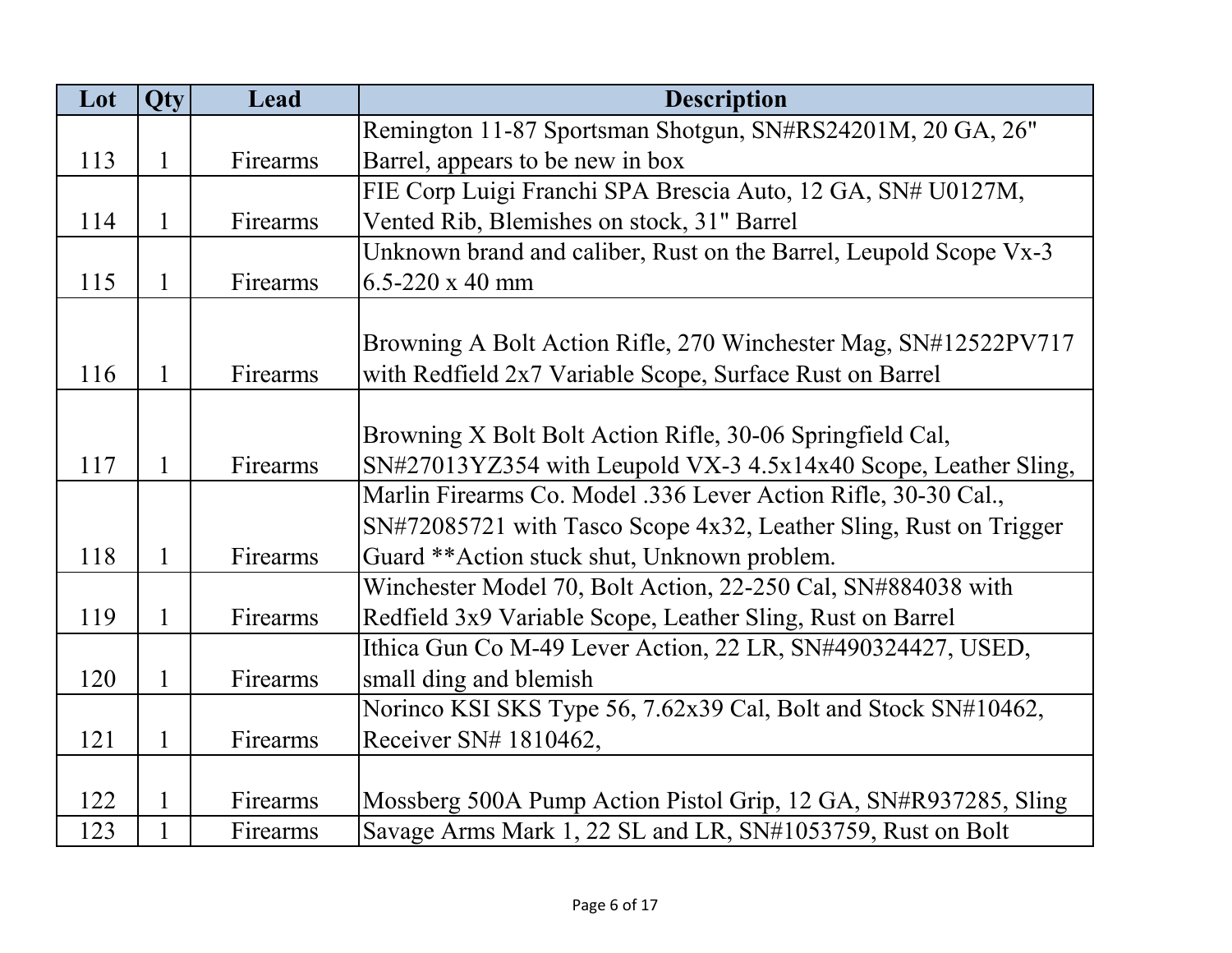| Lot | <b>Qty</b>   | Lead     | <b>Description</b>                                                  |
|-----|--------------|----------|---------------------------------------------------------------------|
|     |              |          | Remington Sportsman 12 Auto, 12 GA, SN#P101902V, 2 3/4 shells,      |
| 124 | $\mathbf 1$  | Firearms | Rust on Barrel, 27" Barrel                                          |
|     |              |          | Iver Johnson Champion Break Action Shotgun, 20 GA, SN#472Y,         |
| 125 | 1            | Firearms | <b>USED, Minor Wear</b>                                             |
|     |              |          | Stevens Model 311C Break Action Double Barrel, 16 GA, SN#AH0R, 2    |
| 126 | 1            | Firearms | 3/4, USED Normal Wear, 28" Barrel                                   |
|     |              |          | Davidson Firearms Model 63B Double Barrel Break Action, 20 GA,      |
| 127 | 1            | Firearms | SN#LI28152, USED Condition, Missing Front Sight                     |
|     |              |          | Browning Model B80SL Autoloader Shotgun, 12 GA,                     |
|     |              |          | SN#421PY06042, 2 3/4 shells, Normal Wear, Rear Stock Loose          |
| 128 | $\mathbf{1}$ | Firearms | Appears to Be Repaired, Vented Rib                                  |
|     |              |          | Stevens Model 512 Gold Wing Break Action, 12 Ga, SN#U12A1003,       |
| 129 | $\mathbf{1}$ | Firearms | Vented Rib, Rust along Rib                                          |
|     |              |          | Stevens Break Action Double Barrel Shotgun, 16 GA, SN#CM17, Rust    |
| 130 | 1            | Firearms | and Scratches along Barrel, USED Condition, Cracked Stock           |
|     |              |          | Davidson Firearms Break Action Double Barrel Shotgun, 12 GA,        |
|     |              |          | SN#57248, 26" Barrel, USED Condition, Minor Blemishes, Surface      |
| 131 | 1            | Firearms | <b>Rust</b>                                                         |
|     |              |          | Baker Gun and Forging Company, The Imperial Single Barrel Break     |
|     |              |          | Action, 12 GA, SN#12803, Heavily Used, Rust, 32" Barrel, Rear Stock |
| 132 | 1            | Firearms | Cracked,                                                            |
|     |              |          | Iver Johnson Break Action Shotgun, 12 GA, SN#26407, Scratches and   |
| 133 |              | Firearms | dents on stock, Cracked Stock, Rust and Fade on Barrel,             |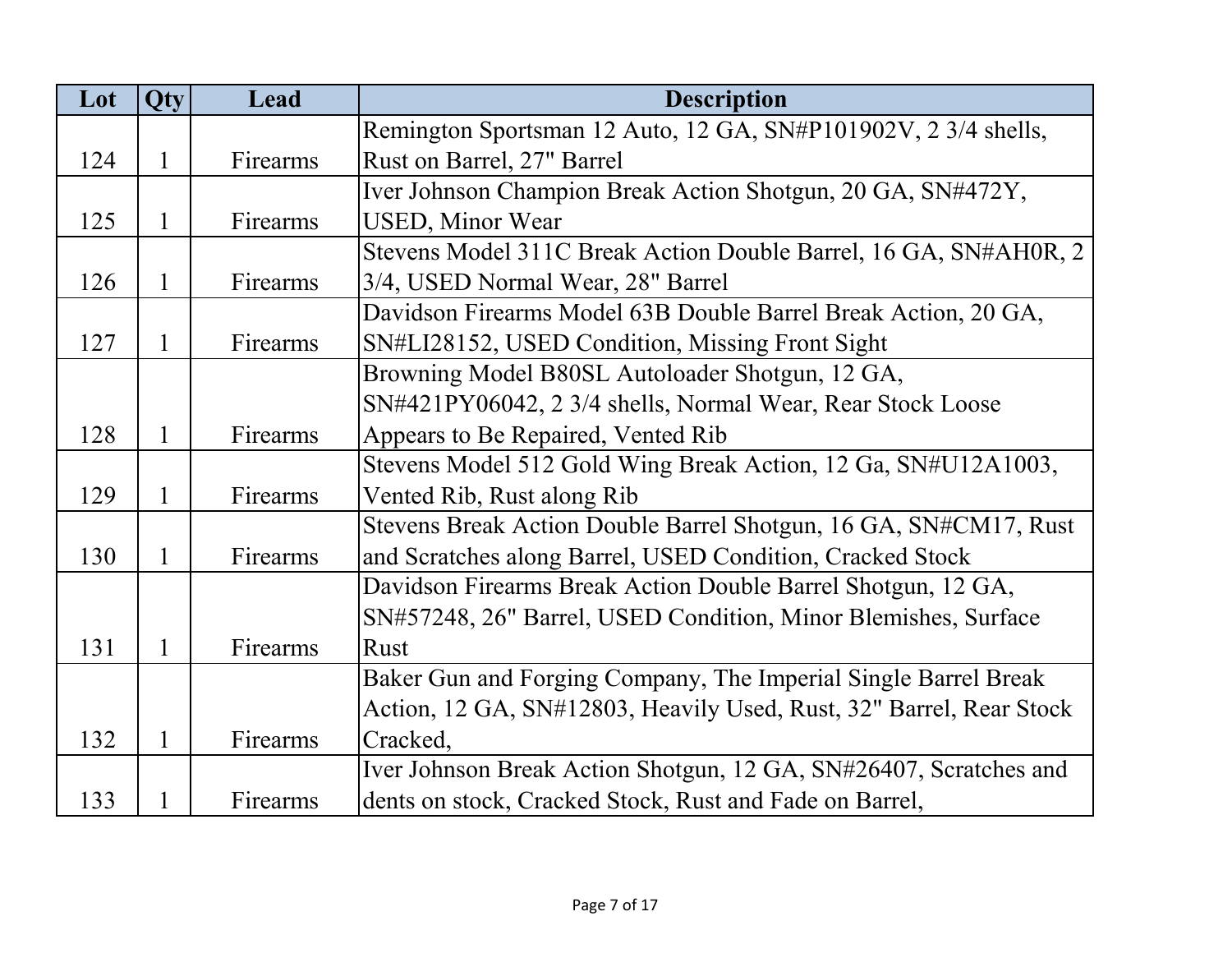| Lot | Qty          | Lead     | <b>Description</b>                                                    |
|-----|--------------|----------|-----------------------------------------------------------------------|
|     |              |          | Stevens Model 311 Series H Break Action Double Barrel Shotgun, 20     |
|     |              |          | GA, 3" Chamber, SN#C530893, Stock Butt Pad is broken, USED            |
| 134 | $\mathbf{1}$ | Firearms | Condition                                                             |
|     |              |          | Winchester Model 94 Lever Action, 30-30 Cal, SN#2236902, Minor        |
| 135 | $\mathbf{1}$ | Firearms | Scratches                                                             |
|     |              |          | Remington Model 514, 22 Short, Missing Butt Plate, Rust on Barrel and |
| 136 | $\mathbf{1}$ | Firearms | in Chamber, Ding in the stock                                         |
|     |              |          | Remington Model 550A-1, 22 Short or Long, Dings, Scratches,           |
| 137 | $\mathbf{1}$ | Firearms | Blemishes, and Rust, Butt Pad Broken,                                 |
|     |              |          | Henry Arms Co Double Flintlock Break Action, SN#6647, Scratches,      |
| 138 | $\mathbf{1}$ | Firearms | Rust, Blemishes, Dents, Heavily Used Condition                        |
|     |              |          | National Ordinance 1903A3, 30-06 Cal, SN#5007011, Leather Sling,      |
| 139 | $\mathbf{1}$ | Firearms | Scratches, Blemishes                                                  |
|     |              |          | Husqvarna Vapenfabriks Aktieb Swedish Mauser Bolt Action, 6.5x55      |
| 140 | $\mathbf{1}$ | Firearms | mm, SN#672864, Few Dings and Scratches                                |
|     |              |          | Remington Woodmaster Model 742 Rifle, 308 Winchester Mag,             |
|     |              |          | SN#6947543 with Bushnell Sport View 3x9 Variable Scope, Leather       |
| 141 | 1            | Firearms | Sling,                                                                |
|     |              |          |                                                                       |
|     |              |          | Connecticut Valley Arms INC Blazer Black powder Muzzle Loader, 50     |
| 142 | $\mathbf{1}$ | Firearms | Cal, SN#87472153, Scratches, Rust on Barrel and Action,               |
|     |              |          | Stevens Model 940 Single Shot Break Action, 2 3/4" Chamber, 20 GA,    |
| 143 | $\mathbf{1}$ | Firearms | USED Condition, Rust, Scratches on Stock and Barrel                   |
|     |              |          | Winchester Model 190, 22 Shorts Longs or LR, SN#532038, Blemishes,    |
| 144 | $\mathbf{1}$ | Firearms | Scratches, Dings and Rust                                             |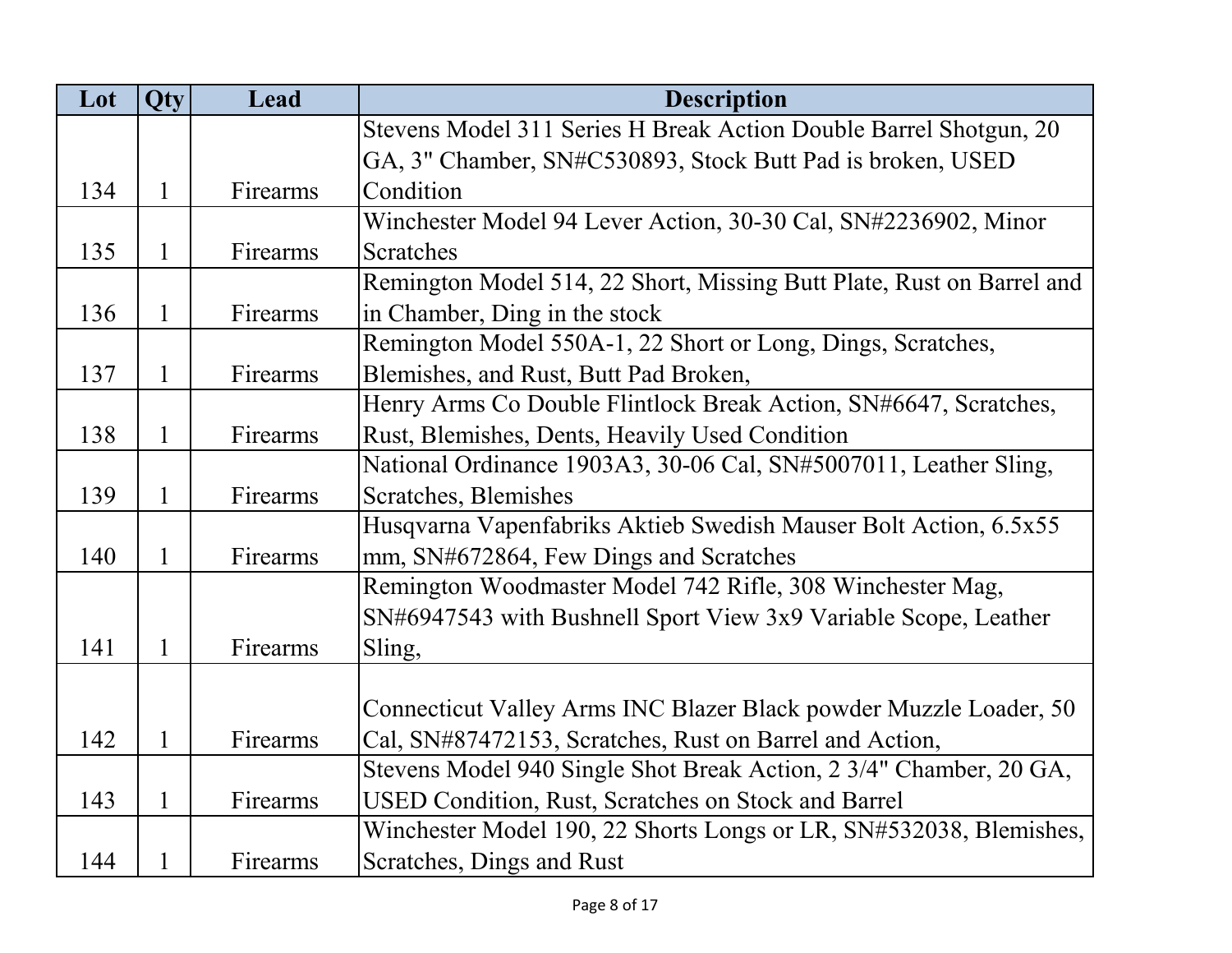| Lot | Qty          | Lead       | <b>Description</b>                                                  |
|-----|--------------|------------|---------------------------------------------------------------------|
|     |              |            | Winchester Model 62A Pump, 22 Short, SN#297455, Scratches on        |
| 145 | $\mathbf{1}$ | Firearms   | <b>Stock and Receiver, Some Rust</b>                                |
|     |              |            | Stevens Model 77A Pump Action, 12 GA, USED Condition, Scratches     |
| 146 | 1            | Firearms   | Dings, Rust on Barrel                                               |
|     |              |            | Browning Light Twelve Autoloader, 12 GA, SN#30423, Made in          |
|     |              |            | Belgium, Vented Rib, Round Knob, Blemishes on Receiver, Scratches   |
| 147 | 1            | Firearms   | on Stock and Barrel                                                 |
|     |              |            | Remington Model 1100 Auto load Shotgun, 12 GA, SN#L045516V,         |
|     |              |            | Few small Scratches, Minimal Rust, Vented Rib, with three Barrels,  |
| 148 | 1            | Firearms   | Skeet Barrel 25", two 12 GA full 29" Barrel                         |
| 149 | 1            | Firearms   | I.J. Target Sealed 8 22 cal. Pistol with holster serial# N30503     |
|     |              |            | Revelation Model 120 22LR Rifle western auto supply co. Serial# not |
| 150 | $\mathbf{1}$ | Firearms   | marked                                                              |
| 200 | $\mathbf{1}$ | Knives     | Browning No. 506 Knife                                              |
| 201 |              | Knives     | <b>Assortment of Pocket Knives</b>                                  |
|     |              |            | One unopened box of Federal Ammunition, Target Grade, 22 Long       |
| 202 | $\mathbf{1}$ | Ammunition | Rifle, 325 Rounds                                                   |
|     |              |            | One unopened box of Federal Ammunition, Target Grade, 22 Long       |
| 203 | $\mathbf{1}$ | Ammunition | Rifle, 325 Rounds                                                   |
|     |              |            | One unopened box of Federal Ammunition, Target Grade, 22 Long       |
| 204 | $\mathbf{1}$ | Ammunition | Rifle, 325 Rounds                                                   |
|     |              |            | One unopened box of Federal Ammunition, Target Grade, 22 Long       |
| 205 | $\mathbf{1}$ | Ammunition | Rifle, 325 Rounds                                                   |
|     |              |            | One unopened box of Federal Ammunition, Target Grade, 22 Long       |
| 206 |              | Ammunition | Rifle, 325 Rounds                                                   |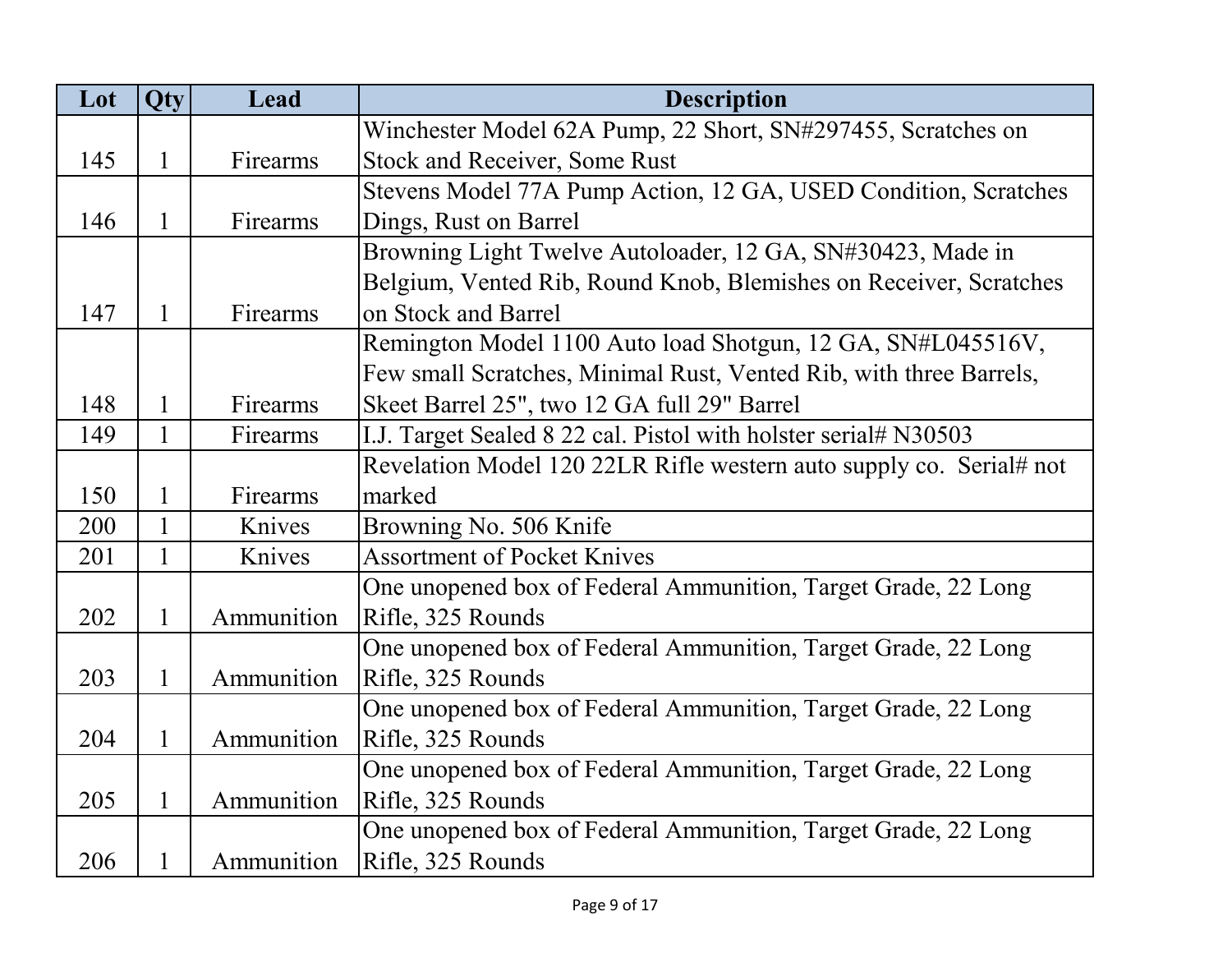| Lot | Qty         | Lead       | <b>Description</b>                                                  |
|-----|-------------|------------|---------------------------------------------------------------------|
|     |             |            | One unopened box of Federal Ammunition, Target Grade, 22 Long       |
| 207 | 1           | Ammunition | Rifle, 325 Rounds                                                   |
|     |             |            | One unopened box of Federal Ammunition, Target Grade, 22 Long       |
| 208 | 1           | Ammunition | Rifle, 325 Rounds                                                   |
|     |             |            | One unopened box of Federal Ammunition, Target Grade, 22 Long       |
| 209 | 1           | Ammunition | Rifle, 325 Rounds                                                   |
|     |             |            | One unopened box of Federal Ammunition, Target Grade, 22 Long       |
| 210 | 1           | Ammunition | Rifle, 325 Rounds                                                   |
|     |             |            | One unopened box of Federal Ammunition, Target Grade, 22 Long       |
| 211 | 1           | Ammunition | Rifle, 325 Rounds                                                   |
|     |             |            | One unopened box of Federal Ammunition, Target Grade, 22 Long       |
| 212 |             | Ammunition | Rifle, 325 Rounds                                                   |
|     |             |            | One unopened box of Federal Ammunition, Target Grade, 22 Long       |
| 213 | 1           | Ammunition | Rifle, 325 Rounds                                                   |
|     |             |            | One unopened box of Federal Ammunition, Target Grade, 22 Long       |
| 214 | $\mathbf 1$ | Ammunition | Rifle, 325 Rounds                                                   |
|     |             |            | One unopened box of Federal Ammunition, Target Grade, 22 Long       |
| 215 | $\mathbf 1$ | Ammunition | Rifle, 325 Rounds                                                   |
|     |             |            | One Opened Box of Federal Ammunition, Target Grade, 22 Long Rifle,  |
| 216 | 1           | Ammunition | 325 Rounds                                                          |
|     |             |            | Blazer Brass 45 Auto, 230 Grain, Full Metal Jacket, Two Boxes of 50 |
| 217 | $\mathbf 1$ | Ammunition | Rounds                                                              |
|     |             |            | Blazer Brass 45 Auto, 230 Grain, Full Metal Jacket, Two Boxes of 50 |
| 218 | 1           | Ammunition | Rounds                                                              |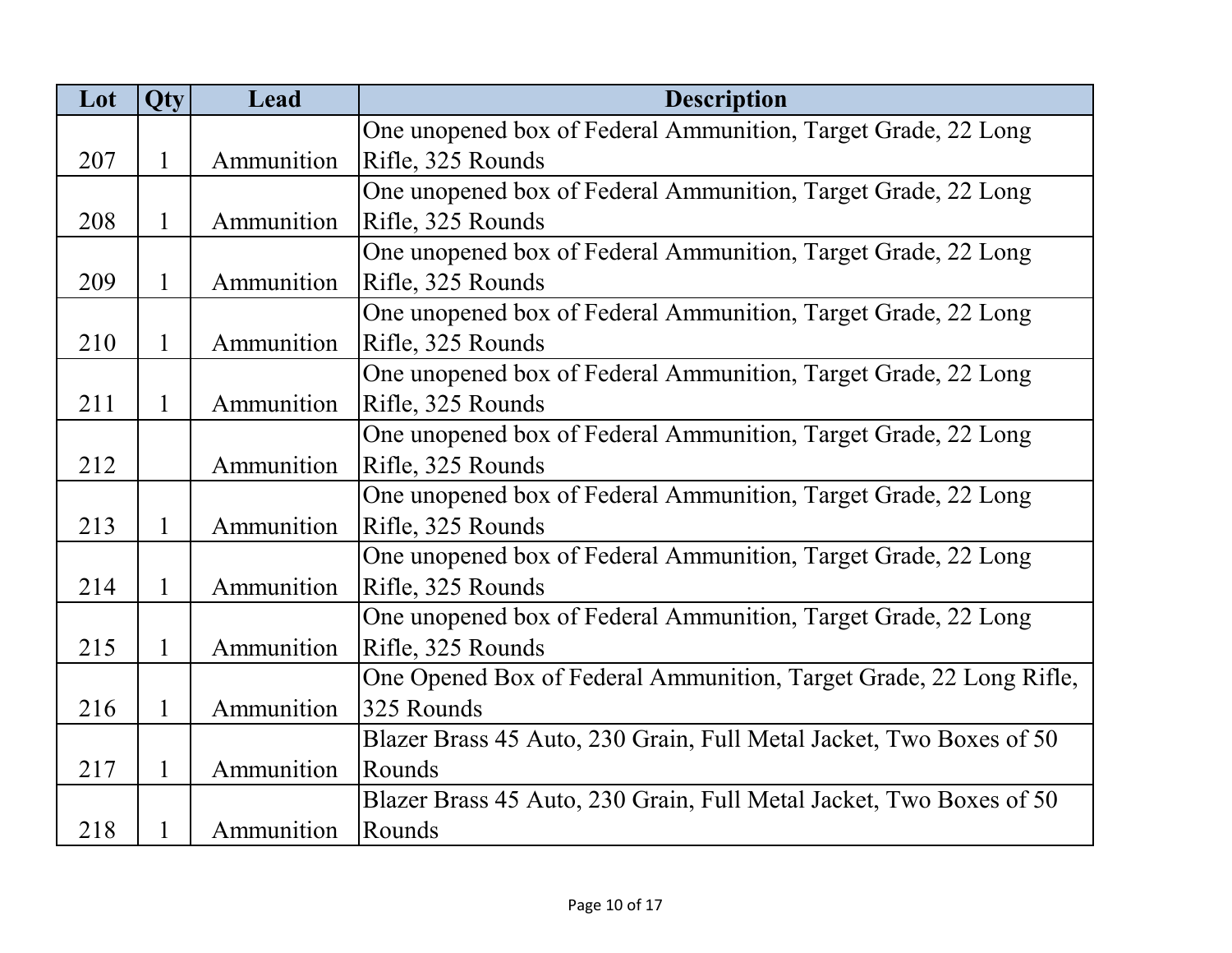| Lot | Qty            | Lead       | <b>Description</b>                                                  |
|-----|----------------|------------|---------------------------------------------------------------------|
|     |                |            | Blazer Brass 45 Auto, 230 Grain, Full Metal Jacket, Two Boxes of 50 |
| 219 | $\mathbf{1}$   | Ammunition | Rounds                                                              |
|     |                |            | Blazer Brass 45 Auto, 230 Grain, Full Metal Jacket, Two Boxes of 50 |
| 220 | $\mathbf{1}$   | Ammunition | Rounds                                                              |
|     |                |            | Blazer Brass 45 Auto, 230 Grain, Full Metal Jacket, Two Boxes of 50 |
| 221 | 1              | Ammunition | Rounds                                                              |
|     |                |            | Blazer Brass 45 Auto, 230 Grain, Full Metal Jacket, Two Boxes of 50 |
| 222 | 1              | Ammunition | Rounds                                                              |
|     |                |            | Blazer Brass 45 Auto, 230 Grain, Full Metal Jacket, Two Boxes of 50 |
| 223 | 1              | Ammunition | Rounds                                                              |
|     |                |            | Blazer Brass 45 Auto, 230 Grain, Full Metal Jacket, Two Boxes of 50 |
| 224 | $\mathbf{1}$   | Ammunition | Rounds                                                              |
|     |                |            | Blazer Brass 45 Auto, 230 Grain, Full Metal Jacket, Two Boxes of 50 |
| 225 | $\mathbf{1}$   | Ammunition | Rounds                                                              |
| 226 | $\mathbf{1}$   | Ammunition | Two Assorted Partial Boxes of 45 Auto                               |
|     |                |            | One Box of 20 Rounds of Barnes Tac-XPD, 185 Grain, Defense          |
| 227 | $\mathbf{1}$   | Ammunition | Ammunition                                                          |
|     |                |            | Bid Times 4! Three Boxes of Hot Shot .223 FMJ 55 Grain, One Box of  |
| 228 | $\overline{4}$ | Ammunition | Remington .223 55 Grain                                             |
| 229 | $\overline{3}$ | Ammunition | Bid Times 3! Three Boxes of Tulammo .223 55 Grain, Steel Case       |
|     |                |            | Bid Times 3! Three Boxes of Wolf .223 Remington 55 Grain, Copper    |
| 230 | $\overline{3}$ | Ammunition | FMJ                                                                 |
|     |                |            | Bid Times 3! Three Boxes of Wolf .223 Remington 55 Grain, Copper    |
| 231 | $\overline{3}$ | Ammunition | FMJ                                                                 |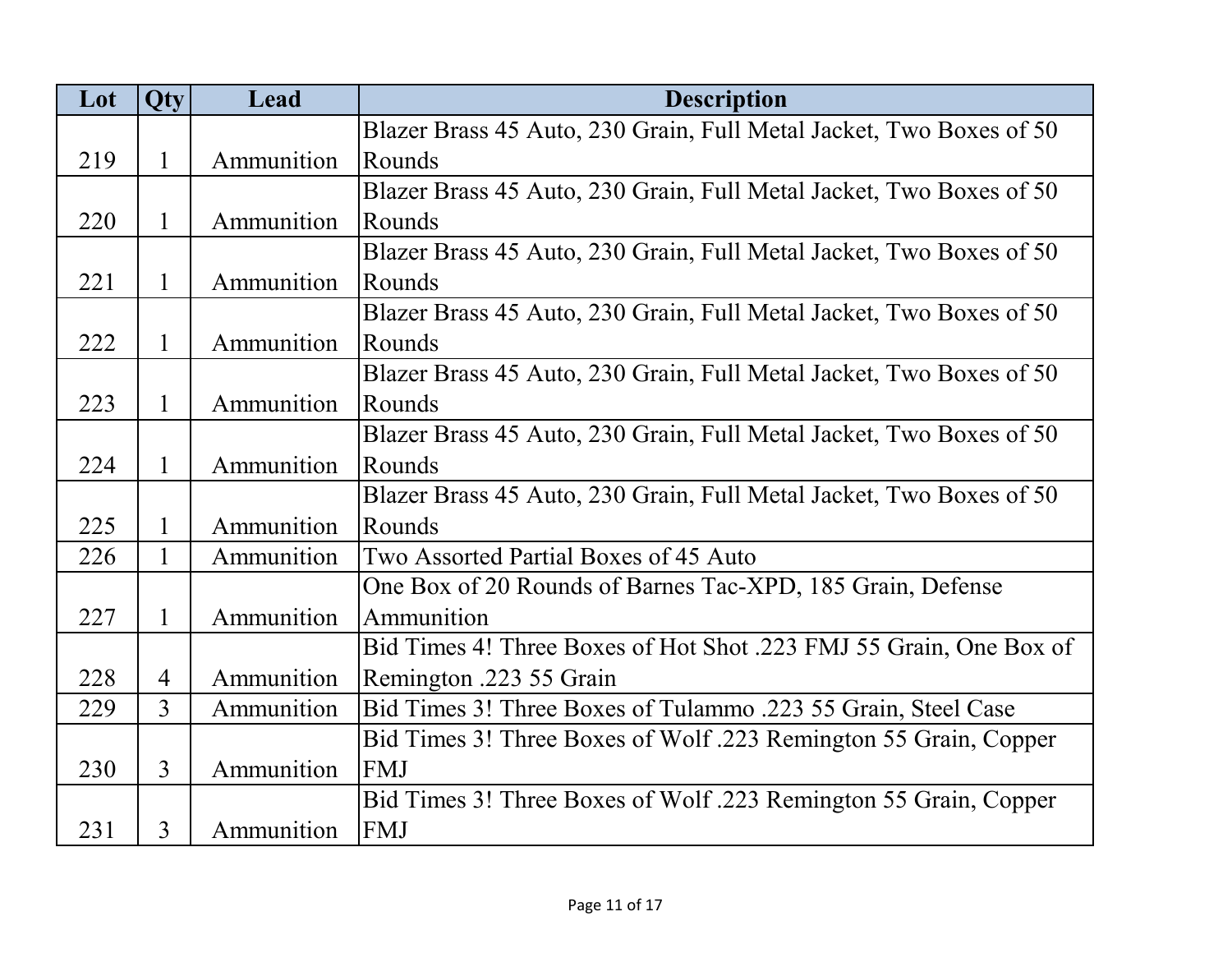| Lot | Qty            | Lead       | <b>Description</b>                                                  |
|-----|----------------|------------|---------------------------------------------------------------------|
|     |                |            | Bid Times 4! Four Boxes of Wolf .223 Remington 55 Grain, Copper     |
| 232 | $\overline{4}$ | Ammunition | FMJ                                                                 |
|     |                |            | Bid Times 2! One full and Two Partial Boxes of Weatherby 300        |
|     |                |            | Weatherby Magnum (Full box is 180 Grain, One Partial is 150 Grain,  |
| 233 | $\overline{2}$ | Ammunition | and One Partial is 220 Grain Round Nose Soft Point)                 |
|     |                |            | One Partial Box of 257 Weatherby Magnum and One Box of Empty        |
| 234 |                | Ammunition | Shells of 257 Weatherby Magnum                                      |
| 235 | $\mathbf{1}$   | Ammunition | One Box of Remington 338 Windmag, 225 Grain, Core Lokt              |
| 236 | 1              | Ammunition | Bag of Miscellaneous Appears to Be 45 Auto                          |
|     |                |            |                                                                     |
| 237 | $\overline{3}$ | Ammunition | Bid is Times 3! Three Boxes of Remington 16 GA 2 3/4 length #4 Shot |
|     |                |            |                                                                     |
| 238 | $\overline{3}$ | Ammunition | Bid is Times 3! Three Boxes of Remington 16 GA 2 3/4 length #4 Shot |
|     |                |            |                                                                     |
| 239 | $\overline{2}$ | Ammunition | Bid is Times 2! Two Boxes of Remington 16 GA 2 3/4 length #2 Shot   |
| 240 | $\mathbf{1}$   | Ammunition | One Partial Box of Peters 16 GA, 7 1/2 Shot                         |
|     |                |            |                                                                     |
| 241 | $\overline{2}$ | Ammunition | Bid is times 2! Two Boxes of Remington 16 GA 7 1/2 Shot, Game Load  |
|     |                |            |                                                                     |
| 242 | $\overline{3}$ | Ammunition | Bid is times 3! Two Boxes of Remington 16 GA 7 1/2 Shot, Game Load  |
|     |                |            | One Box of 5 Remington Slugger 16 GA and One Box of 5 Remington     |
| 243 | 1              | Ammunition | Riffled Slugs 16 GA                                                 |
| 244 | $\mathbf{1}$   | Ammunition | Five Boxes of Winchester Super X 16 GA Buck Shot                    |
| 245 | $\mathbf{1}$   | Ammunition | 200 Rounds of 9 mm, Appears to Be Reloads                           |
| 246 |                | Ammunition | 250 Rounds of 9 mm, Appears to Be Reloads                           |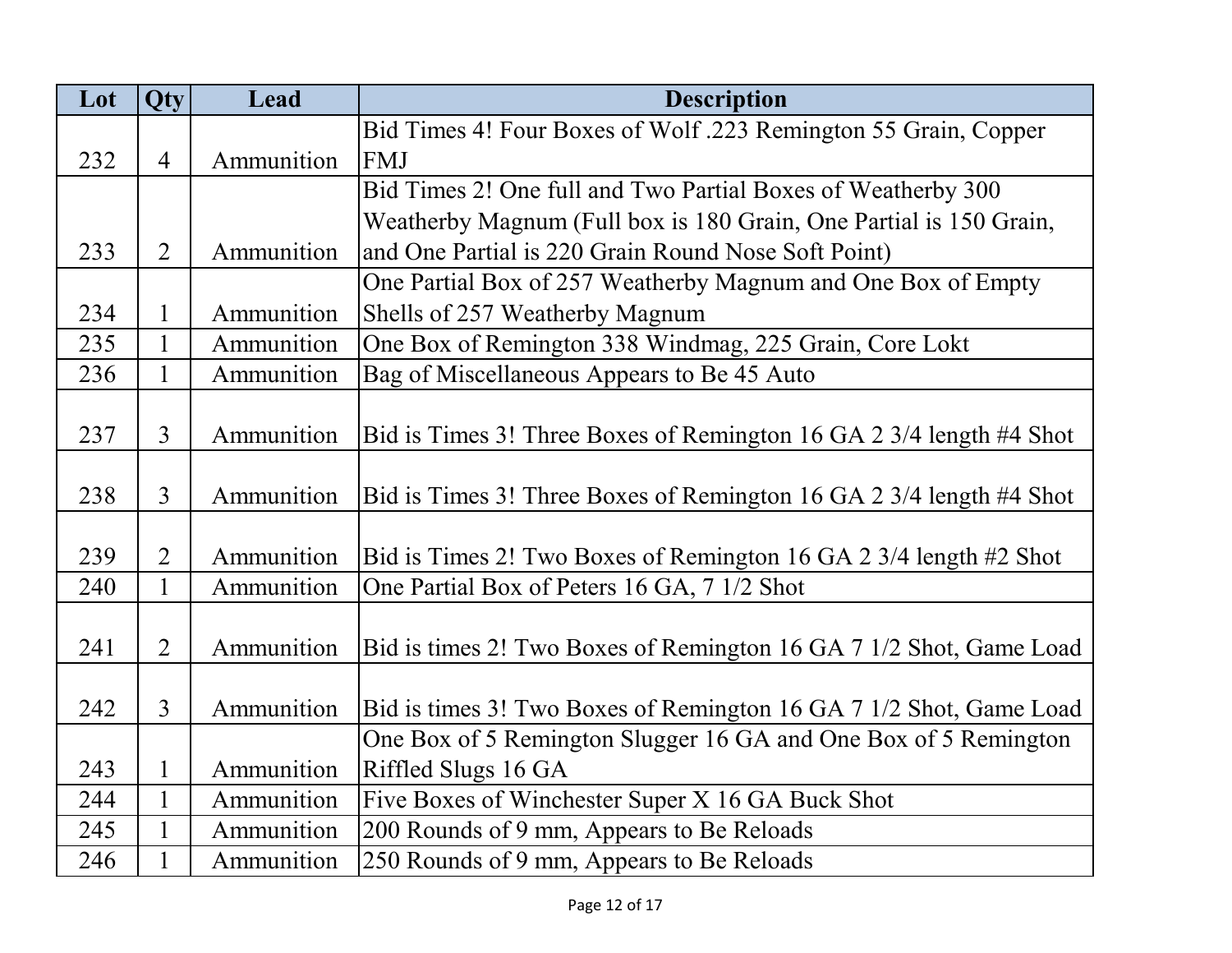| Lot | Qty            | Lead       | <b>Description</b>                                                   |
|-----|----------------|------------|----------------------------------------------------------------------|
|     |                |            | One Box of Federal Ammunition, 9 mm, 100 Round Value Pack, 115       |
| 247 | $\mathbf{1}$   | Ammunition | Grain, FMJ                                                           |
|     |                |            | One Box of Federal Ammunition, 9 mm, 100 Round Value Pack, 115       |
| 248 | 1              | Ammunition | Grain, FMJ                                                           |
|     |                |            | One Opened Box of Federal Ammunition, 9 mm, 100 Round Value          |
| 249 | 1              | Ammunition | Pack, Appears to be Full, 115 Grain, FMJ                             |
|     |                |            |                                                                      |
| 250 | $\overline{2}$ | Ammunition | Bid is times 2! Two Boxes of American Eagle 9mm, 115 Grain, FMJ      |
|     |                |            |                                                                      |
| 251 | $\overline{2}$ | Ammunition | Bid is times 2! Two Boxes of American Eagle 9mm, 115 Grain, FMJ      |
| 252 | $\overline{2}$ | Ammunition | Bid is times 2! Two Boxes of PCM 9 mm Luger, 115 Grain               |
| 253 | $\overline{2}$ | Ammunition | Bid is times 2! Two Boxes of Winchester 9 mm, 115 Grain, FMJ         |
| 254 | $\overline{3}$ | Ammunition | Bid is times 3! Three Boxes of PCM 9 mm Luger, 115 Grain             |
| 255 | $\mathbf{1}$   | Ammunition | Assorted Group of 9 mm Ammunition                                    |
| 256 | 1              | Ammunition | Bag Containing Appears to be 9 mm Lead Shot, Appears to Be Reload    |
|     |                |            | Bid is times 2! Two Boxes of Federal 270 Winchester, 150 Grain, Soft |
| 257 | $\overline{2}$ | Ammunition | Point                                                                |
|     |                |            | Bid is times 2! Two Boxes of Winchester 270, One Box 150 Grain, One  |
| 258 | $\overline{2}$ | Ammunition | Box 130 Grain                                                        |
|     |                |            | Bid is times 2! Two Boxes of Remington Express Core Lokt, 270        |
| 259 | $\overline{2}$ | Ammunition | Winchester, 150 Grain, Soft Point                                    |
|     |                |            | Bid is times 3! Three Boxes of Remington Express Core Lokt, 270      |
| 260 | 3              | Ammunition | Winchester, 150 Grain, Soft Point                                    |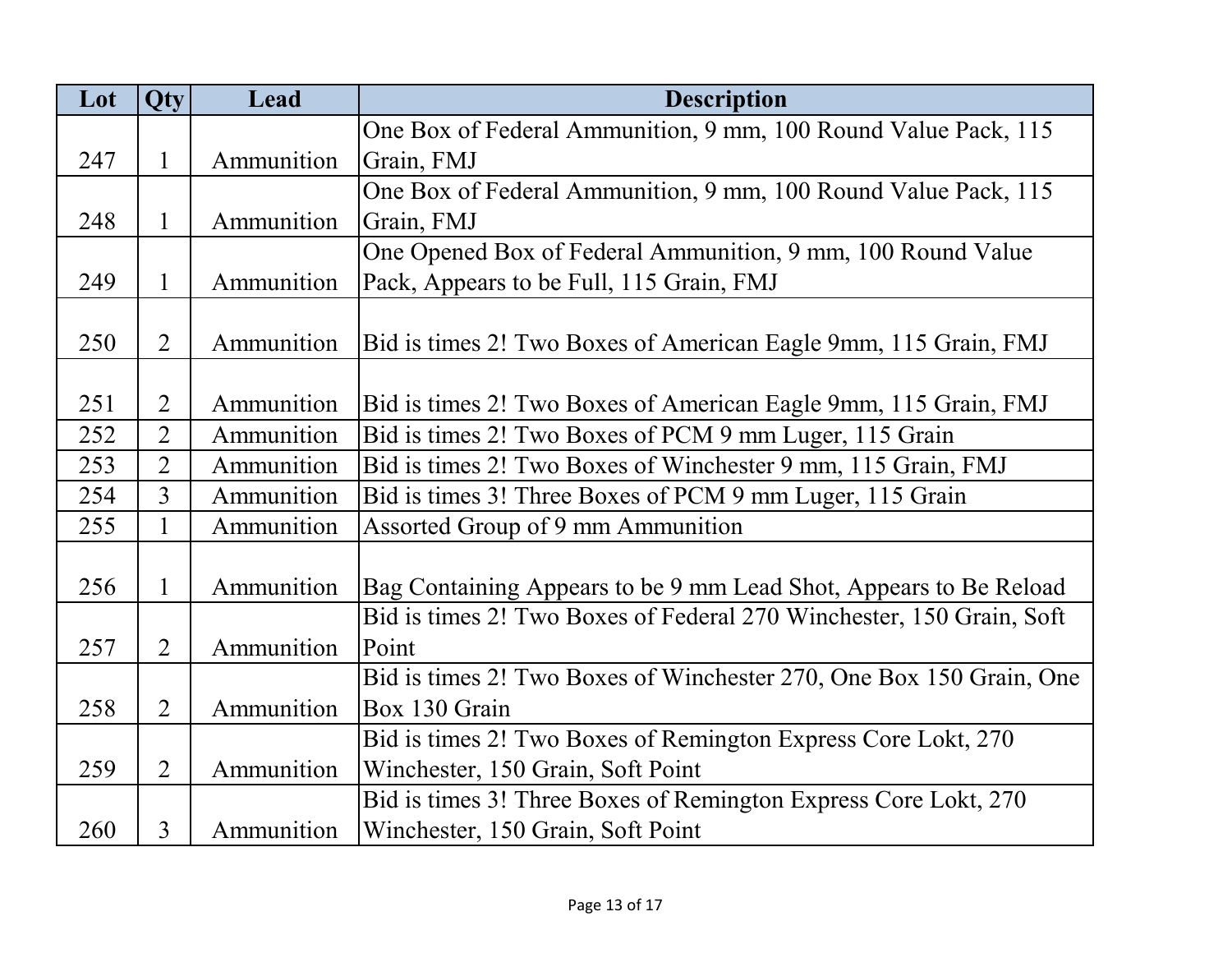| Lot | <b>Qty</b>     | Lead       | <b>Description</b>                                                    |
|-----|----------------|------------|-----------------------------------------------------------------------|
|     |                |            | One full and One partial Box of Remington Express Core Lokt, 270      |
| 261 | 1              | Ammunition | Winchester, 130 Grain, PSP                                            |
|     |                |            | Assorted Group of 270 Winchester, One Box of 100 Grain, One Box       |
| 262 | $\mathbf{1}$   | Ammunition | 150 Grain, One Box of 130 Grain                                       |
| 263 | $\overline{4}$ | Ammunition | Bid is times 4! Four Boxes of 762x39, 123 Grain, FMJ                  |
| 264 | $\overline{3}$ | Ammunition | Bid is times 3! Two Boxes of 762x39, 123 Grain, FMJ                   |
| 265 | $\mathbf{1}$   | Ammunition | Assorted Group of 762x39                                              |
| 266 | $\overline{2}$ | Ammunition | Bid is times 2! Two Boxes of PCM 22-250 Remington, 55 Grain           |
| 267 | $\mathbf{1}$   | Ammunition | Group of Peters 22-250, 55 Grain, Soft Point                          |
| 268 | 1              | Ammunition | Group of 22-250, Approx. 75 rounds and Two Boxes of Casings           |
|     |                |            | Bid is times 4! Four Boxes of Federal 12GA, #8 Shot, Field and Target |
| 269 | 4              | Ammunition | Load                                                                  |
| 270 | $\overline{4}$ | Ammunition | Bid is times 4! Four Boxes of Remington 12 GA, #4 Shot                |
| 271 | 5              | Ammunition | Bid is times 5! Five Boxes of Remington 12 GA, #4 Shot                |
| 272 |                | Ammunition | Group of Assorted 12 GA Shot Gun Shells, Approx. 60 Rounds            |
|     |                |            | Bid is times 3! Three Full Boxes and One Partial box of Remington 40  |
| 273 | $\overline{3}$ | Ammunition | S&W, 180 Grain                                                        |
|     |                |            | Bid is times 2! One box of PMC 40 S&W, 165 Grain, FMJ, One Box of     |
| 274 | $\overline{2}$ | Ammunition | Winchester 40 S&W, 165 Grain                                          |
|     |                |            | Bid is times 3! One box missing 6 rounds. Three Boxes of Winchester   |
| 275 | 3              | Ammunition | 40 S&W, 180 Grain, FMJ                                                |
| 276 | $\overline{2}$ | Ammunition | Bid is times 2! Two Boxes of Target Pro 40 S&W, 180 Grain             |
| 277 |                | Ammunition | One box of Tulammo 40 S&W, 180 Grain                                  |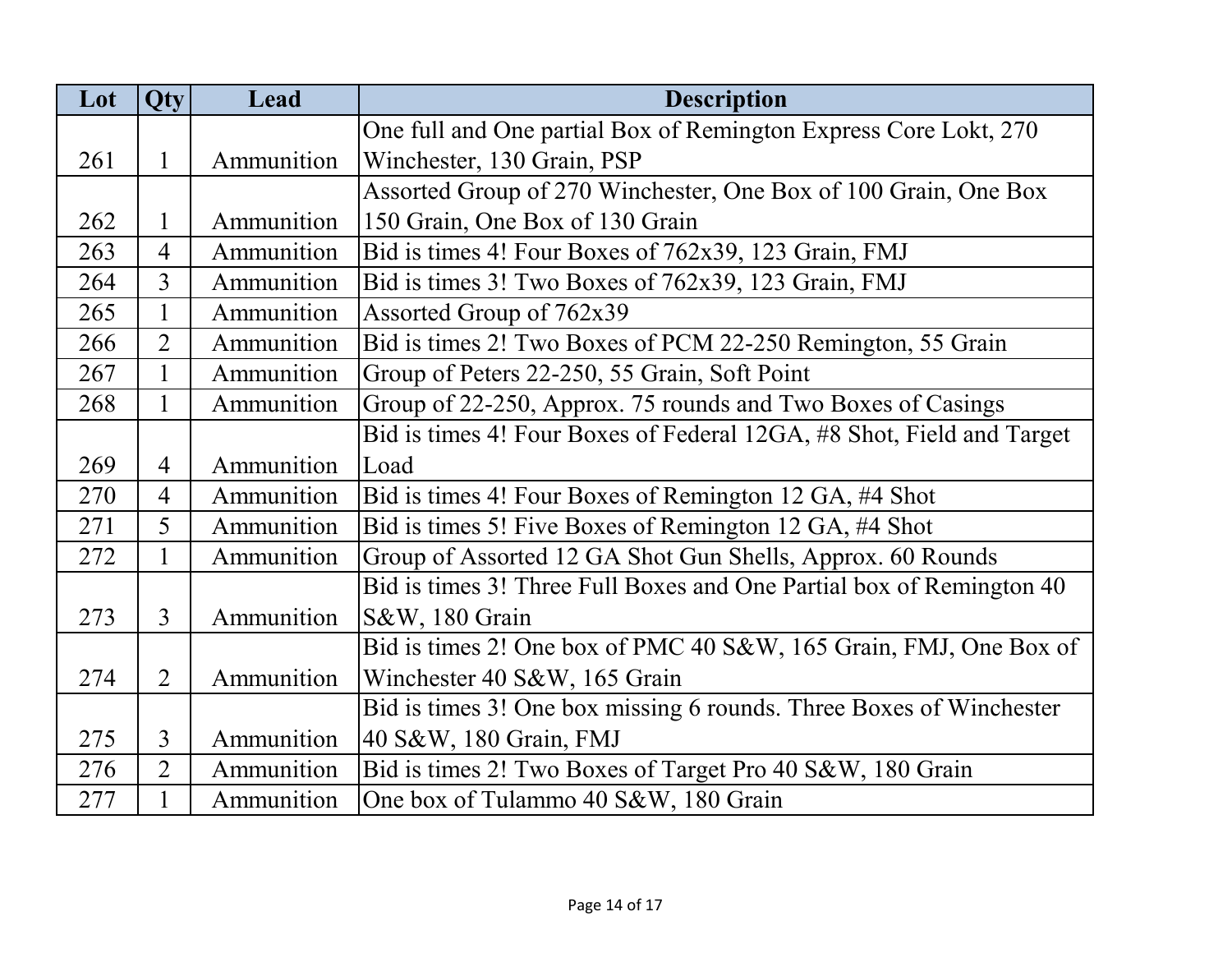| Lot | <b>Qty</b>     | Lead       | <b>Description</b>                                                  |
|-----|----------------|------------|---------------------------------------------------------------------|
|     |                |            |                                                                     |
|     |                |            | Bid is times 3! One Box of Winchester PDX1, 40 S&W 180 Grain,       |
|     |                |            | Hollow Point, One Box missing 3 rounds of Winchester XST, 40 S&W,   |
| 278 | $\overline{3}$ | Ammunition | 180 Grain, One Box of Hornady Critical Duty 40 S&W 175 Grain        |
|     |                |            | Two full and one box missing 2 rounds of PMC 380 Auto, 90 Grain,    |
| 279 | $\mathbf{1}$   | Ammunition | <b>FMJ</b>                                                          |
| 280 | $\mathbf{1}$   | Ammunition | Assorted Group of 380 Ammunition                                    |
|     |                |            | One full box of Hornady Custom 25 Auto 35 Grain and One Partial Box |
| 281 | $\mathbf{1}$   | Ammunition | of Winchester 25 Auto 50 Grain                                      |
| 282 | $\overline{2}$ | Ammunition | Bid times 2! Two boxes of Remington 45 Cal Target Rounds            |
| 283 | $\overline{2}$ | Ammunition | Bid times 2! Two boxes of Remington 45 Cal Target Rounds            |
| 284 | $\overline{2}$ | Ammunition | Bid times 2! Two boxes of Remington 45 Cal Target Rounds            |
| 285 | $\mathbf{1}$   | Ammunition | One box of TEN-X 45 Colt, 250 Grain, 50 Rounds                      |
| 286 | $\mathbf{1}$   | Ammunition | One box of TEN-X 45 Colt, 250 Grain, 50 Rounds                      |
| 287 | $\mathbf{1}$   | Ammunition | One box of TEN-X 45 Colt, 250 Grain, 50 Rounds                      |
| 288 | $\mathbf{1}$   | Ammunition | Assortment of 45 Colt                                               |
| 289 | $\overline{2}$ | Ammunition | Bid is times 2! Two Boxes of Remington 308 Win 150 Grain            |
|     |                |            |                                                                     |
| 290 | $\overline{2}$ | Ammunition | Bid is times 2! Two Boxes of Remington 308 Winchester 150 Grain     |
|     |                |            | Bid is times 3! Two Boxes of Remington 308 Win 150 Grain, One box   |
| 291 | $\overline{3}$ | Ammunition | of Remington 308 Win 180 Grain                                      |
|     |                |            |                                                                     |
| 292 | $\overline{3}$ | Ammunition | Bid is times 3! Three Boxes of Remington 308 Winchester 150 Grain   |
|     |                |            | Bid is times 2! Two Boxes of Winchester 308 Win 150 Grain, and 10   |
| 293 | $\overline{2}$ | Ammunition | Rounds of assorted 308 Win                                          |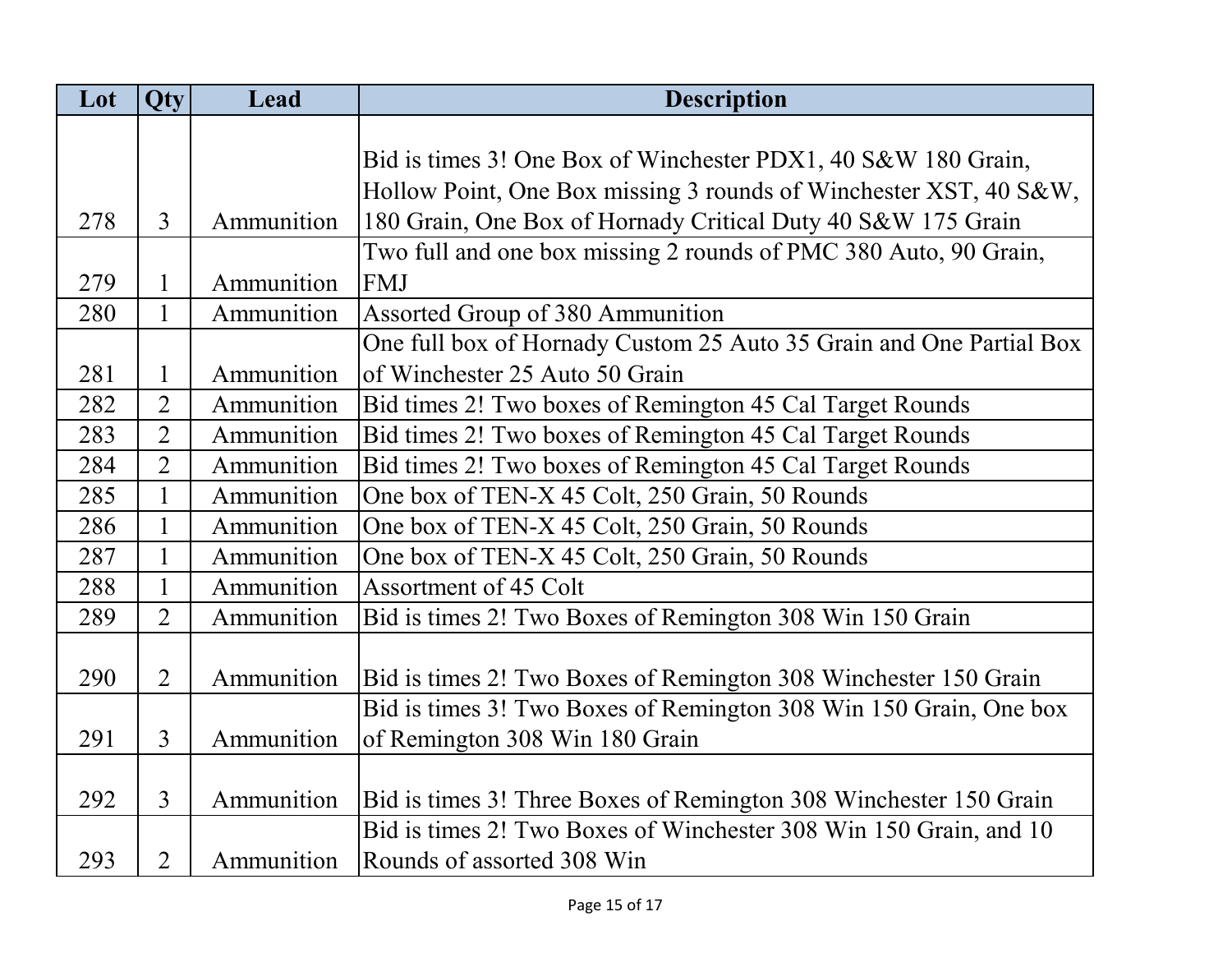| Lot | Qty          | Lead       | <b>Description</b>                                                 |
|-----|--------------|------------|--------------------------------------------------------------------|
| 294 | 1            | Ammunition | Assorted Group of 9 mm ball and hollow point                       |
|     |              |            | Wooden Winchester Box containing Approx. 600 Rounds of 30 Cal M-1  |
| 295 | $\mathbf{1}$ | Ammunition | Carbine                                                            |
| 296 | $\mathbf{1}$ | Ammunition | Assorted Group of 270 Winchester, Approx. 20 Rounds                |
| 297 | $\mathbf{1}$ | Ammunition | Approx. 20 Rounds of 3030                                          |
| 298 | $\mathbf{1}$ | Ammunition | Group of Approx. 55 Rounds of 38 Special                           |
| 299 | $\mathbf{1}$ | Ammunition | Assorted Group of 30-06 Springfield, Approx. 25 Rounds             |
| 300 | $\mathbf{1}$ | Ammunition | Assorted Group of 22 Cal Long Rifle, Approx. 350 Rounds            |
| 301 | 1            | Ammunition | Approx. 30 Rounds Federal 22 Cal Long Rifle, 40 Grain              |
|     |              |            | One 500 Round Case of Remington 22 Long Rifle Missing one 50       |
| 302 | $\mathbf{1}$ | Ammunition | Round Box (Approx. 450 Rounds)                                     |
| 303 | $\mathbf{1}$ | Ammunition | 100 Rounds of Eleytenex 22 Long Rifle                              |
| 304 | $\mathbf{1}$ | Ammunition | 150 Rounds of Federal Lightening 22 Cal Long Rifle                 |
| 305 | $\mathbf{1}$ | Ammunition | 400 Rounds of PMC Zapper 22 Long Rifle                             |
| 306 | $\mathbf{1}$ | Ammunition | Two Partial Boxes of 22 Long Rifle                                 |
| 307 | $\mathbf{1}$ | Ammunition | Large Group of Appears to Be 308 Winchester                        |
| 308 | 1            | Ammunition | Three Boxes of Winchester 12 GA 00 Buck Shot                       |
| 309 | $\mathbf{1}$ | Ammunition | Three Boxes of Federal 12 GA 00 Buck Shot                          |
| 310 | $\mathbf{1}$ | Ammunition | Partial Box of Peters 410 GA 3" 7 1/2 Shot                         |
| 311 |              | Ammunition | Assorted Group of 20 GA Shotgun Shells                             |
|     |              |            |                                                                    |
| 312 | $\mathbf{1}$ | Ammunition | One Full and Two Partial Boxes of CCI Blazer 357 Magnum, 158 Grain |
|     |              |            | One Full box of Winchester 357Magnum, 110 Grain Hollow Point and   |
| 313 | $\mathbf{1}$ | Ammunition | One Partial Box of Peters 357 Magnum, 158 Grain Lead               |
| 314 | $\mathbf{1}$ | Ammunition | Approx. 25 Rounds 357 Magnum                                       |